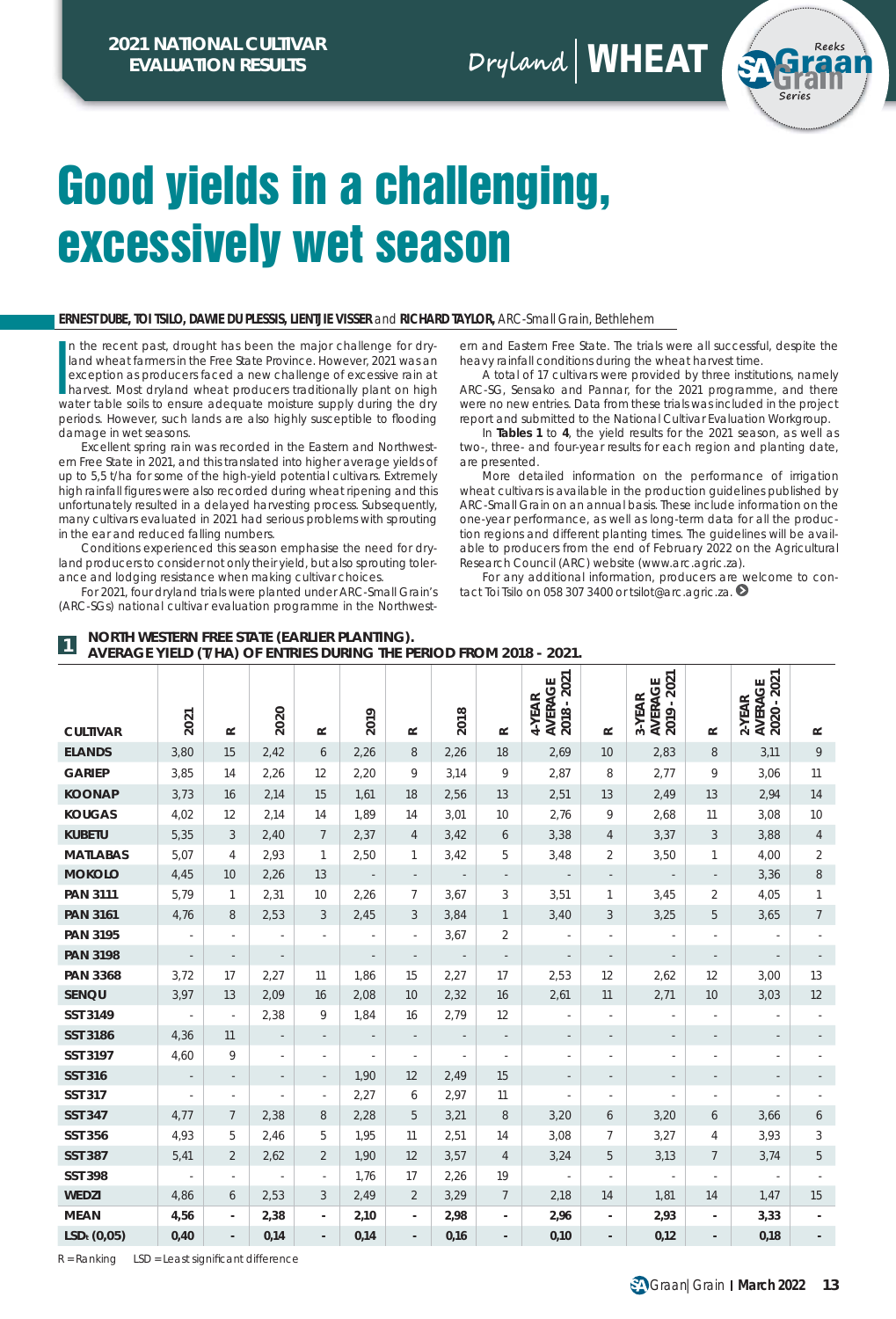

**Series**

araan<br>**Raan** 

#### **NORTHWESTERN FREE STATE (LATER PLANTING). AVERAGE YIELD (T/HA) OF ENTRIES DURING THE PERIOD FROM 2018 - 2021. 2**

|                 |                          |                          |                          |                          |                          |                          |                          |                          | 2021<br>AVERAGE<br>2018 - 202<br>4-YEAR |                          | 2021<br><b>AVERAGE</b><br>2019 - 202<br>3-YEAR |                          | AVERAGE<br>2020 - 2021<br>2-YEAR |                |
|-----------------|--------------------------|--------------------------|--------------------------|--------------------------|--------------------------|--------------------------|--------------------------|--------------------------|-----------------------------------------|--------------------------|------------------------------------------------|--------------------------|----------------------------------|----------------|
| <b>CULTIVAR</b> | 2021                     | $\simeq$                 | 2020                     | $\simeq$                 | 2019                     | $\approx$                | 2018                     | $\simeq$                 |                                         | $\simeq$                 |                                                | $\simeq$                 |                                  | $\simeq$       |
| <b>ELANDS</b>   | 4,42                     | 12                       | 3,52                     | 8                        | 1,27                     | 12                       | 2,82                     | 12                       | 3,01                                    | 11                       | 3,07                                           | 11                       | 3,97                             | 11             |
| <b>GARIEP</b>   | 4,74                     | 6                        | 3,62                     | 7                        | 1,57                     | 4                        | 2,93                     | 8                        | 3,22                                    | 5                        | 3,31                                           | 6                        | 4,18                             | 7              |
| <b>KOONAP</b>   | 4,01                     | 16                       | 3,06                     | 14                       | 1,45                     | 5                        | 2,93                     | $7\overline{ }$          | 2,86                                    | 14                       | 2,84                                           | 14                       | 3,54                             | 14             |
| <b>KOUGAS</b>   | 4,46                     | 11                       | 3,36                     | 12                       | 1,35                     | 9                        | 2,92                     | 9                        | 3,02                                    | 10                       | 3,06                                           | 12                       | 3,91                             | 13             |
| <b>KUBETU</b>   | 4,77                     | 5                        | 4,04                     | $\mathbf{1}$             | 1.79                     | $\overline{2}$           | 2,88                     | 10                       | 3,37                                    | $\overline{4}$           | 3,53                                           | $\overline{2}$           | 4,41                             | 3              |
| <b>PAN 3111</b> | 5,21                     | 2                        | 3,41                     | 11                       | 1,67                     | 3                        | 4,03                     | $\mathbf{1}$             | 3,58                                    | $\overline{2}$           | 3,43                                           | 4                        | 4,31                             | 5              |
| <b>PAN 3161</b> | 4,97                     | 3                        | 3,91                     | 3                        | 2,02                     | $\mathbf{1}$             | 3,64                     | $\overline{2}$           | 3,64                                    | $\mathbf{1}$             | 3,63                                           | $\mathbf{1}$             | 4,44                             | $\overline{2}$ |
| <b>PAN 3195</b> | $\sim$                   | $\sim$                   | $\overline{\phantom{a}}$ | ä,                       | $\overline{\phantom{a}}$ | $\overline{\phantom{a}}$ | 3,48                     | 3                        | $\mathcal{L}$                           | $\overline{\phantom{a}}$ | $\sim$                                         | $\overline{\phantom{a}}$ | $\sim$                           | $\sim$         |
| <b>PAN 3368</b> | 4,39                     | 13                       | 3,64                     | 6                        | 1,40                     | 6                        | 2,57                     | 18                       | 3,00                                    | 12                       | 3,14                                           | 9                        | 4,02                             | 10             |
| SENQU           | 4,72                     | 8                        | 3,13                     | 13                       | 1,28                     | 11                       | 2,79                     | 14                       | 2,98                                    | 13                       | 3,04                                           | 13                       | 3,93                             | 12             |
| <b>SST 3186</b> | 4,24                     | 14                       | $\overline{\phantom{a}}$ | $\overline{\phantom{a}}$ | $\overline{\phantom{a}}$ | $\overline{\phantom{a}}$ | $\overline{\phantom{a}}$ | $\overline{\phantom{a}}$ | $\overline{\phantom{a}}$                | $\overline{\phantom{a}}$ | $\overline{\phantom{a}}$                       | $\overline{\phantom{a}}$ | $\overline{\phantom{a}}$         |                |
| SST 3197        | 4,04                     | 15                       | $\overline{\phantom{a}}$ | ٠                        | $\overline{\phantom{a}}$ | $\overline{\phantom{a}}$ | $\overline{\phantom{a}}$ | $\overline{\phantom{a}}$ | $\sim$                                  | $\overline{\phantom{a}}$ | $\overline{\phantom{a}}$                       | ٠                        | $\overline{\phantom{a}}$         |                |
| <b>SST 316</b>  | $\overline{\phantom{a}}$ | $\overline{\phantom{a}}$ | $\overline{\phantom{a}}$ | $\overline{\phantom{a}}$ | 1,38                     | $\overline{7}$           | 2,71                     | 16                       | $\overline{\phantom{a}}$                | $\overline{\phantom{a}}$ | $\overline{\phantom{a}}$                       | $\overline{\phantom{m}}$ | $\overline{\phantom{a}}$         |                |
| <b>SST 317</b>  | $\overline{\phantom{a}}$ |                          | ×                        | $\overline{\phantom{a}}$ | 1,26                     | 13                       | 3,06                     | 6                        | $\overline{\phantom{a}}$                | $\overline{\phantom{a}}$ | $\overline{\phantom{a}}$                       | $\overline{\phantom{a}}$ | $\overline{\phantom{a}}$         |                |
| <b>SST 347</b>  | 4,47                     | 10                       | 3,81                     | 4                        | 1,23                     | 16                       | 2,80                     | 13                       | 3,08                                    | 9                        | 3,17                                           | 8                        | 4,14                             | 8              |
| <b>SST 356</b>  | 4,73                     | $\overline{7}$           | 3,66                     | 5                        | 1,23                     | 15                       | 2,75                     | 15                       | 3,09                                    | 8                        | 3,21                                           | $\overline{7}$           | 4,20                             | 6              |
| <b>SST 374</b>  | 4,81                     | $\overline{4}$           | 3,92                     | $\overline{2}$           | 1,23                     | 14                       | 2,83                     | 11                       | 3,20                                    | 6                        | 3,32                                           | 5                        | 4,37                             | $\overline{4}$ |
| <b>SST 387</b>  | 5,45                     | 1                        | 3,51                     | 9                        | 1,35                     | 8                        | 3,25                     | $\overline{4}$           | 3,39                                    | 3                        | 3,44                                           | 3                        | 4,48                             | $\mathbf{1}$   |
| <b>SST 398</b>  | $\sim$                   | $\overline{\phantom{a}}$ | $\overline{\phantom{a}}$ | $\overline{\phantom{a}}$ | 1,17                     | 17                       | 2,64                     | 17                       | $\sim$                                  | $\overline{\phantom{a}}$ | $\sim$                                         | $\overline{\phantom{a}}$ | $\sim$                           |                |
| WEDZI           | 4,58                     | 9                        | 3,49                     | 10                       | 1,31                     | 10                       | 3,22                     | 5                        | 3,15                                    | $\overline{7}$           | 3,13                                           | 10                       | 4,04                             | 9              |
| <b>MEAN</b>     | 4,63                     | $\overline{\phantom{a}}$ | 3,58                     | $\overline{\phantom{a}}$ | 1,41                     | $\overline{\phantom{a}}$ | 3,01                     | $\overline{\phantom{a}}$ | 3,18                                    | $\overline{\phantom{a}}$ | 3,24                                           | $\overline{\phantom{a}}$ | 4,14                             |                |
| $LSDt$ (0,05)   | 0,45                     | $\overline{\phantom{a}}$ | 0,22                     | $\overline{\phantom{a}}$ | 0,08                     | $\overline{\phantom{a}}$ | 0,19                     | ٠                        | 0,13                                    | $\overline{\phantom{a}}$ | 0,12                                           | $\overline{\phantom{0}}$ | 0,27                             |                |

 $R =$  Ranking LSD = Least significant difference

#### **EASTERN FREE STATE (EARLIER PLANTING).**

**AVERAGE YIELD (THAN OF ENTRIES DURING). AVERAGE YIELD (THA) OF ENTRIES DURING THE PERIOD FROM 2018 - 2021.** 

| <b>CULTIVAR</b> | 2021   | $\approx$      | 2020                     | $\simeq$                 | 2019                     | $\simeq$                 | 2018                     | $\simeq$                 | 2021<br>AVERAGE<br>2018 - 202<br>-YEAR<br>4 | $\simeq$                 | 2021<br>AGE<br>3-YEAR<br><b>AVER.</b><br>2019 - | $\simeq$                 | 2021<br><b>AVERAGE</b><br>2020 - 202<br>2-YEAR | $\simeq$        |
|-----------------|--------|----------------|--------------------------|--------------------------|--------------------------|--------------------------|--------------------------|--------------------------|---------------------------------------------|--------------------------|-------------------------------------------------|--------------------------|------------------------------------------------|-----------------|
| <b>ELANDS</b>   | 3,16   | 16             | 2,35                     | 13                       | 0,71                     | 12                       | 1,90                     | 14                       | 2,03                                        | 11                       | 2,07                                            | 11                       | 2,75                                           | 12              |
| <b>GARIEP</b>   | 3,58   | 11             | 2,65                     | 6                        | 0,56                     | 17                       | 1,84                     | 17                       | 2,16                                        | 9                        | 2,26                                            | 9                        | 3,11                                           | 8               |
| <b>KOONAP</b>   | 3,14   | 17             | 2,54                     | 11                       | 0,76                     | 10 <sup>°</sup>          | 1,98                     | 9                        | 2,11                                        | 10                       | 2,15                                            | 10                       | 2,84                                           | 11              |
| <b>KOUGAS</b>   | 3,33   | 14             | 1,85                     | 16                       | 0,77                     | 8                        | 1,86                     | 16                       | 1,95                                        | 13                       | 1,98                                            | 13                       | 2,59                                           | 14              |
| <b>KUBETU</b>   | 3,63   | 9              | 2,84                     | $\overline{4}$           | 1,05                     | 4                        | 2,17                     | $\overline{4}$           | 2,42                                        | 3                        | 2,51                                            | 4                        | 3,24                                           | 5               |
| <b>MATLABAS</b> | 3,77   | 5              | 3,09                     | 1                        | 1,06                     | 3                        | 2,39                     | $\overline{2}$           | 2,58                                        | 1                        | 2,64                                            | $\overline{2}$           | 3,43                                           |                 |
| <b>MOKOLO</b>   | 3,65   | 8              | 2,58                     | 9                        | $\overline{\phantom{a}}$ | $\overline{\phantom{a}}$ | $\overline{\phantom{a}}$ | $\overline{\phantom{a}}$ | $\sim$                                      | $\overline{\phantom{a}}$ | $\sim$                                          | $\overline{\phantom{a}}$ | 3,12                                           | $\overline{7}$  |
| <b>PAN 3111</b> | 4,17   | $\overline{2}$ | 2,62                     | 8                        | 1,16                     | $\overline{2}$           | 2,24                     | 3                        | 2,55                                        | $\overline{2}$           | 2,65                                            | $\mathbf{1}$             | 3,39                                           | 3               |
| <b>PAN 3161</b> | 3,60   | 10             | 2,29                     | 14                       | 1,24                     | 1                        | 2,57                     | $\mathbf{1}$             | 2,42                                        | $\overline{4}$           | 2,38                                            | 6                        | 2,94                                           | 9               |
| <b>PAN 3195</b> | $\sim$ | ٠              | $\sim$                   | $\sim$                   | $\sim$                   | $\sim$                   | 2,07                     | 6                        | $\sim$                                      | ٠                        | $\sim$                                          | ٠                        | $\sim$                                         |                 |
| <b>PAN 3368</b> | 3,23   | 15             | 2,25                     | 15                       | 0,54                     | 18                       | 1,92                     | 12                       | 1,98                                        | 12                       | 2,01                                            | 12                       | 2,74                                           | 13              |
| SENQU           | 3,35   | 13             | 2,48                     | 12                       | 0,98                     | 5                        | 2,03                     | 7                        | 2,21                                        | 8                        | 2,27                                            | 8                        | 2,92                                           | 10 <sup>1</sup> |
| <b>SST 3149</b> | $\sim$ | $\sim$         | 2,70                     | 5                        | 0,68                     | 14                       | 1,79                     | 19                       | $\sim$                                      | $\sim$                   | $\sim$                                          | $\sim$                   | $\sim$                                         |                 |
| SST 3186        | 3,52   | 12             | $\overline{\phantom{a}}$ | $\overline{\phantom{a}}$ | ۰.                       | ۰.                       | ٠                        | ٠                        | $\sim$                                      |                          | $\sim$                                          | ٠                        | $\sim$                                         |                 |

 $R =$  Ranking LSD = Least significant difference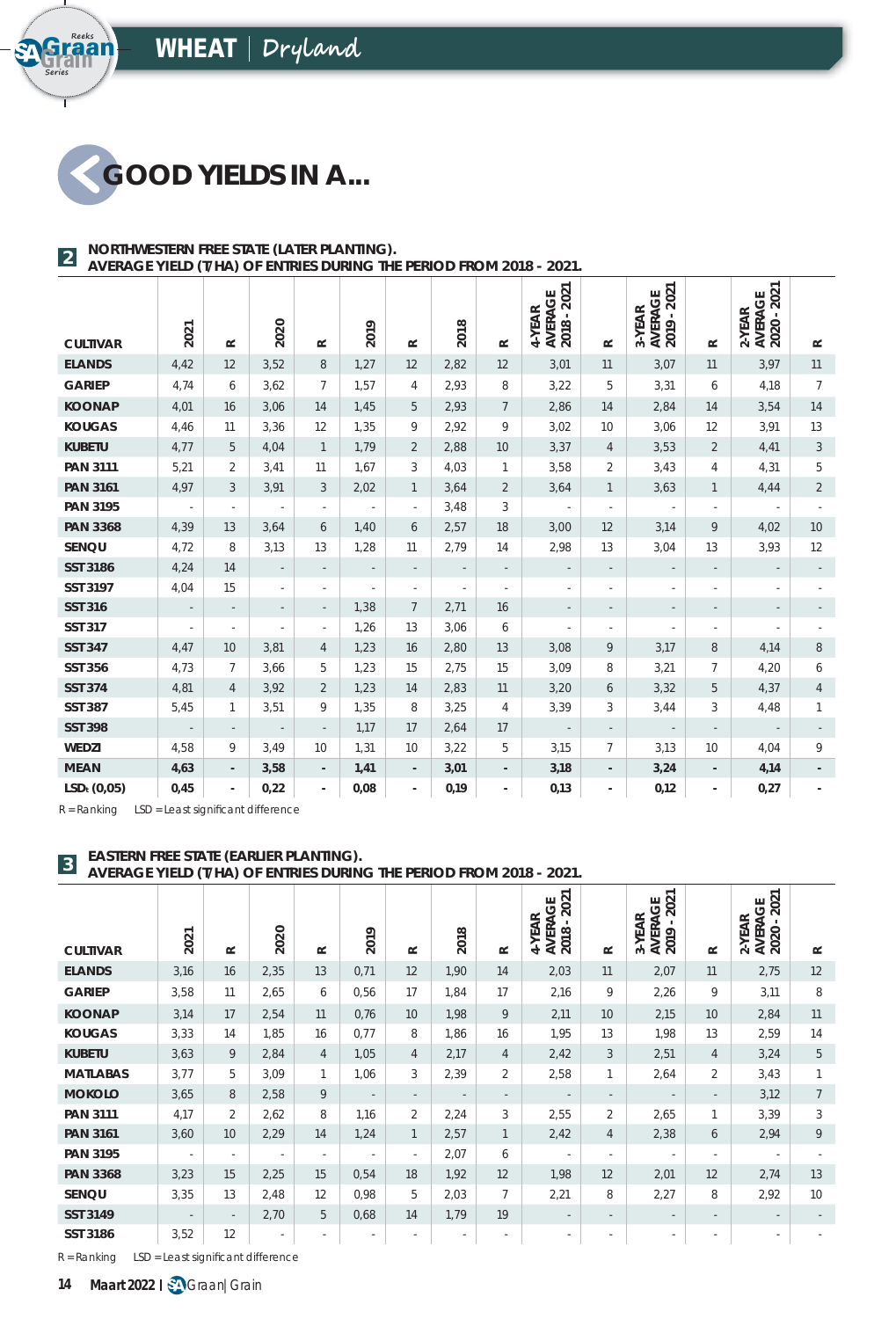| <b>CULTIVAR</b>         | 2021   | $\simeq$                 | 2020                     | $\simeq$                 | 2019 | $\simeq$                 | 2018   | $\approx$                | 2021<br>෪<br>-YEAR<br>⋖<br><b>VER</b><br>2018<br>⋖<br>4 | $\approx$                | 2021<br>შ<br>3-YEAR<br><b>VERA</b><br><b>AVER</b><br>2019 | $\simeq$          | 2021<br>AVERAGE<br>2020 - 202<br>E<br>ΥĔ<br>$\sim$ | $\simeq$                 |  |
|-------------------------|--------|--------------------------|--------------------------|--------------------------|------|--------------------------|--------|--------------------------|---------------------------------------------------------|--------------------------|-----------------------------------------------------------|-------------------|----------------------------------------------------|--------------------------|--|
| <b>SST 3197</b>         | 3,76   | 6                        | $\overline{\phantom{a}}$ | $\overline{\phantom{a}}$ |      | $\overline{\phantom{a}}$ | $\sim$ | $\overline{\phantom{a}}$ | $\overline{\phantom{a}}$                                | $\overline{\phantom{a}}$ | $\overline{\phantom{a}}$                                  | $\qquad \qquad -$ | $\sim$                                             |                          |  |
| <b>SST 316</b>          |        | $\sim$                   | ٠                        | $\sim$                   | 0.69 | 13                       | 1.95   | 10                       | ٠.                                                      | ٠                        | ٠                                                         | ٠                 | ٠.                                                 |                          |  |
| <b>SST 317</b>          | $\sim$ | $\sim$                   | $\overline{\phantom{a}}$ | $\sim$                   | 0,74 | 11                       | 1,87   | 15                       | $\overline{\phantom{a}}$                                | $\overline{\phantom{a}}$ | $\sim$                                                    | $\sim$            | $\sim$                                             | $\overline{\phantom{a}}$ |  |
| <b>SST 347</b>          | 4,38   | $\overline{1}$           | 2,86                     | $\overline{2}$           | 0,82 | 6                        | 1,95   | 11                       | 2,40                                                    | 5                        | 2,55                                                      | 3                 | 3,41                                               | $\overline{2}$           |  |
| <b>SST 356</b>          | 3,96   | 3                        | 2,85                     | 3                        | 0,63 | 15                       | 1,83   | 18                       | 2,25                                                    | $\overline{7}$           | 2,39                                                      | 5                 | 3,27                                               | $\overline{4}$           |  |
| <b>SST 387</b>          | 3,69   | $\overline{7}$           | 2,58                     | 10                       | 0,57 | 16                       | 2,01   | 8                        | 2,26                                                    | 6                        | 2,34                                                      | $\overline{7}$    | 3,23                                               | 6                        |  |
| <b>SST 398</b>          | $\sim$ | $\sim$                   | $\overline{\phantom{a}}$ | $\sim$                   | 0,77 | 9                        | 1,908  | 13                       | $\sim$                                                  | $\sim$                   | $\sim$                                                    | $\qquad \qquad -$ | $\sim$                                             | $\sim$                   |  |
| WEDZI                   | 3,88   | $\overline{4}$           | 2,65                     | $\overline{7}$           | 0,80 | $7^{\circ}$              | 2,15   | 5                        | 1,47                                                    | 14                       | 1,24                                                      | 14                | 1,47                                               | 15                       |  |
| <b>MEAN</b>             | 3,64   | $\overline{\phantom{a}}$ | 2,57                     | $\sim$                   | 0,81 | $\blacksquare$           | 2,02   | $\overline{\phantom{a}}$ | 2,20                                                    | $\sim$                   | 2,25                                                      | $\sim$            | 2,96                                               | $\sim$                   |  |
| LSD <sub>t</sub> (0,05) | 0,29   | $\sim$                   | 0,21                     | $\blacksquare$           | 0,11 | $\blacksquare$           | 0,10   | ٠                        | 0,09                                                    | $\sim$                   | 0,16                                                      | ۰.                | 0,20                                               | ۰.                       |  |

#### **EASTERN FREE STATE (EARLIER PLANTING). AVERAGE YIELD (T/HA) OF ENTRIES DURING THE PERIOD FROM 2018 - 2021. 3**

 $R =$  Ranking LSD = Least significant difference

### Koringkultivars wat presteer Toppresterende kortgroeiseisoenkultivars in die SENSAKO-mandjie

SYNGENTA bied 'n pakket van hoëpotensiaal-kortgroeiperiodekultivars in die Sensako-handelsmerk wat geskik is vir middel- tot laatseisoenaanplantings. Uitstekende staanvermoë en ongeëwenaarde opbrengs in hierdie groeiklas maak SENSAKO se kort groeiers 'n puik keuse om goeie koringproduksie te verseker.

# **SST884 & SST8154 & SST843**

## **syngenta**



Syngenta is een van die wêreld se toonaangewende maatskappye met meer as 26,000 werknemers wat toegewy is aan ons doel: Om plantpotensiaal lewend te maak.

 $\bigotimes$  syngenta.co.za  $\mathsf f$  SENSAKO  $\mathsf P$  SENSAKO

Bethlehem +27 (0) 58 303 4690